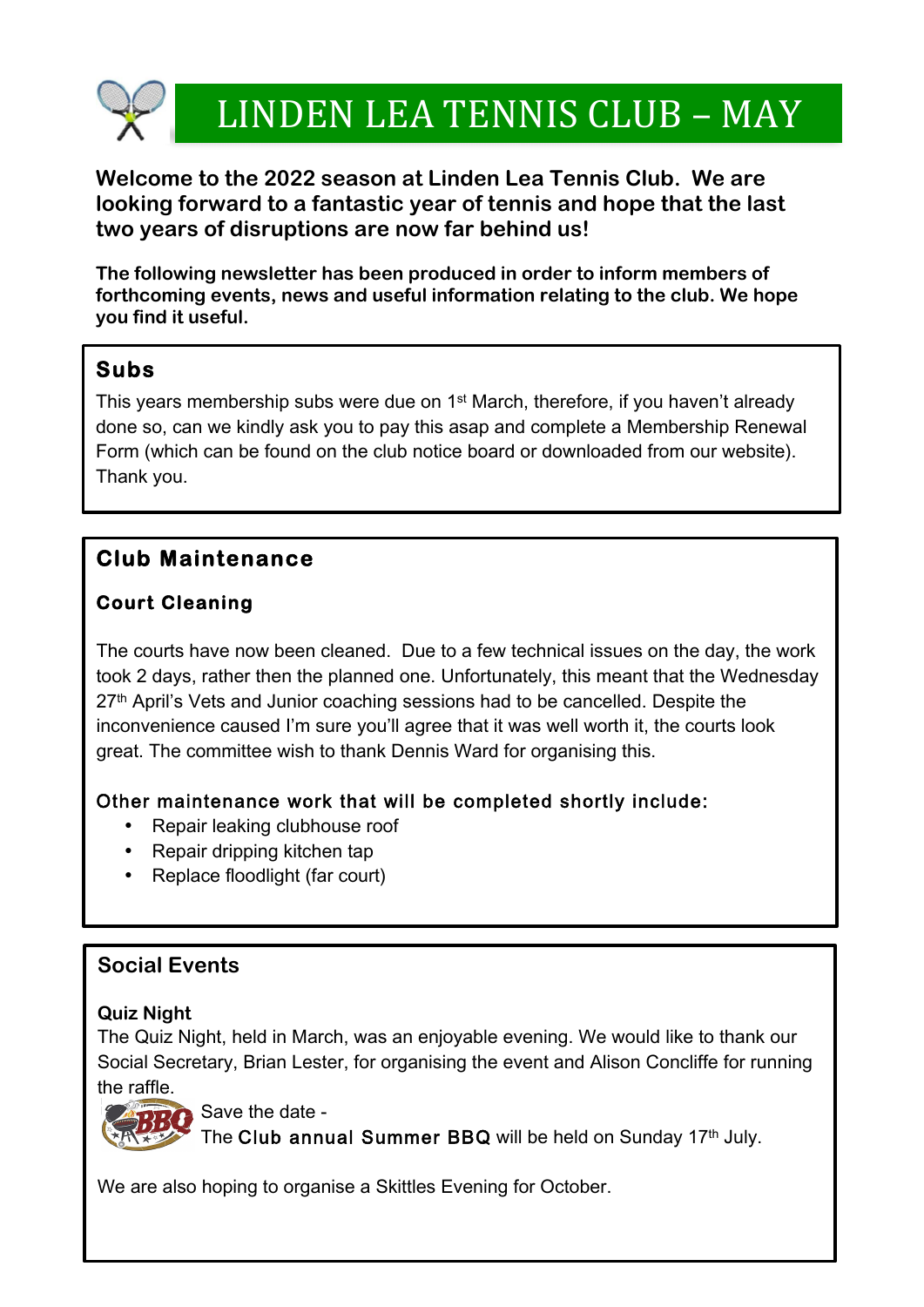

## **Coaching with Total Tennis**

**Coaching is available to all members, with one of our LTA accredited coaches from Total Tennis.** 

#### **Senior Coaching**

Want to improve your tactics and match play?

Between 9.30am and 10.30am on Saturday mornings our Head coach, Dan Nicholson, provides group coaching designed to help players improve their doubles skills. It costs £7.50 per person and is open to all senior members of the club. If you would like more information then please speak to Jane Harbord, or email her: janeharbord@gmail.com

Alternatively, why not book Dan for a private lesson. Contact Dan for more details at: dan@totaltennismidlands.com

#### **Junior coaching**

Sally Grainger provides coaching for our Junior members and offers a range of sessions for all ages and abilities. Please contact Sally for more details at: sally@totaltennismidlands.com

## **Linden Lea Vets**

All Senior and Intermediate members are welcome to join the Vets on Monday, Wednesday and Friday mornings from 10.30am until 12.30pm. We ask for a £2 monthly contribution towards the cost of balls, which is collected by Mike Clendon.

 **Vet's 'Tennis and Tea party' – Friday 3rd June 10.30am until 1pm.**  To celebrate the Queens Platinum Jubilee, the Vets are holding a 'Tennis & Tea Party' on Friday 3<sup>rd</sup> June. All Vets, past and present, are invited to attend. Please dress in red, white and blue (if you can) and bring something delicious to eat (or drink), to add to the table. There is no cost for this event.

## **Tuesday Evening Club Night**

The weather is getting warmer and therefore our Tuesday Club Nights are back! If you would like to be added to the Linden Lea Club Night WhatsApp group, then please text Alison Concliffe on 07891 432955.